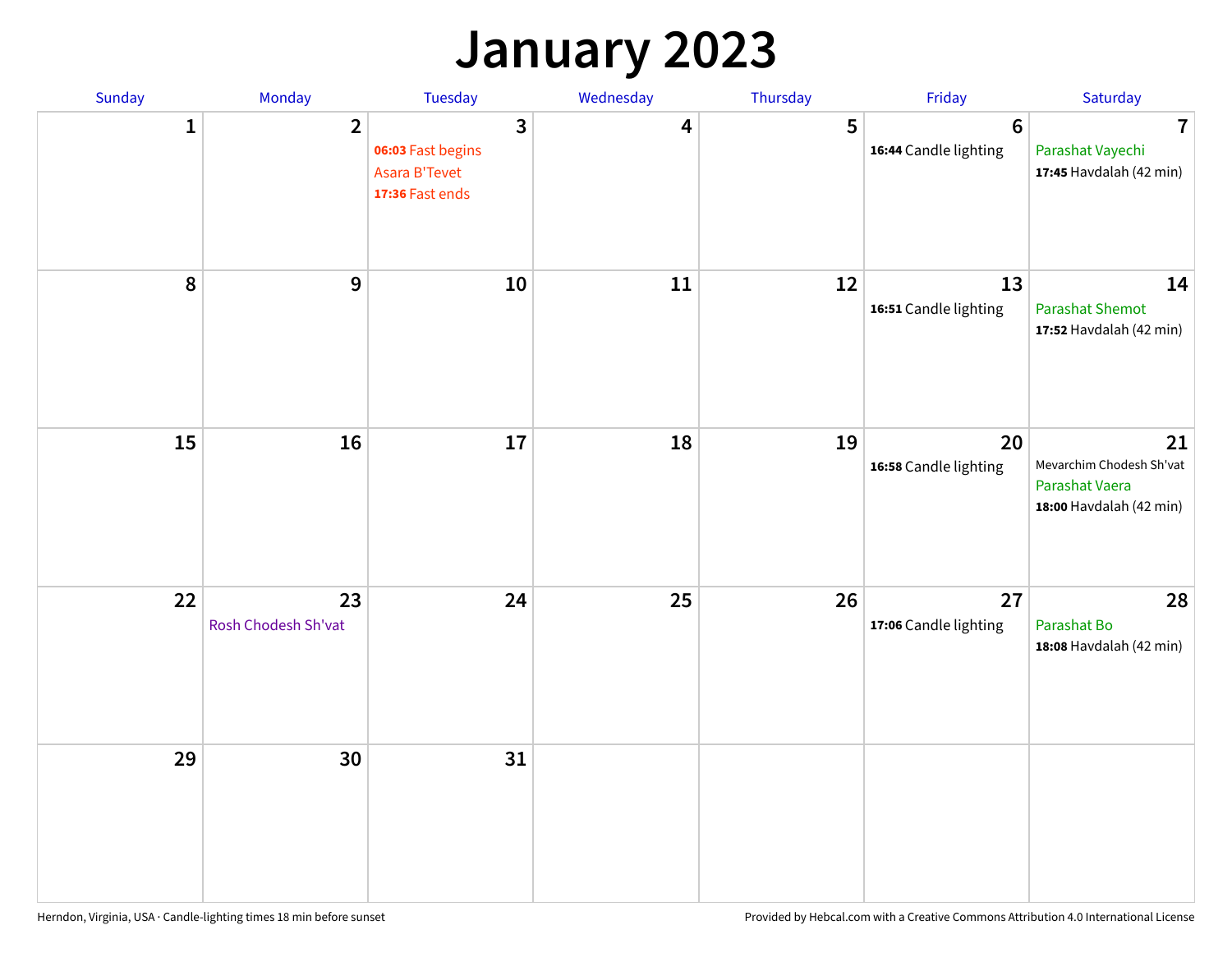# **February 2023**

| Sunday | Monday                        | <b>Tuesday</b>          | Wednesday               | Thursday       | Friday                                           | Saturday                                                                                                 |
|--------|-------------------------------|-------------------------|-------------------------|----------------|--------------------------------------------------|----------------------------------------------------------------------------------------------------------|
|        |                               |                         | $\mathbf{1}$            | $\overline{2}$ | $\overline{\mathbf{3}}$<br>17:14 Candle lighting | $\overline{\mathbf{4}}$<br><b>Shabbat Shirah</b><br>Parashat Beshalach<br>18:16 Havdalah (42 min)        |
| 5      | $6\phantom{1}6$<br>Tu BiShvat | $\overline{7}$          | 8                       | 9              | 10<br>17:23 Candle lighting                      | 11<br>Parashat Yitro<br>18:24 Havdalah (42 min)                                                          |
| 12     | 13                            | 14                      | 15                      | 16             | 17<br>17:30 Candle lighting                      | 18<br><b>Shabbat Shekalim</b><br>Mevarchim Chodesh Adar<br>Parashat Mishpatim<br>18:32 Havdalah (42 min) |
| 19     | 20                            | 21<br>Rosh Chodesh Adar | 22<br>Rosh Chodesh Adar | 23             | 24<br>17:38 Candle lighting                      | 25<br>Parashat Terumah<br>18:40 Havdalah (42 min)                                                        |
| 26     | 27                            | 28                      |                         |                |                                                  |                                                                                                          |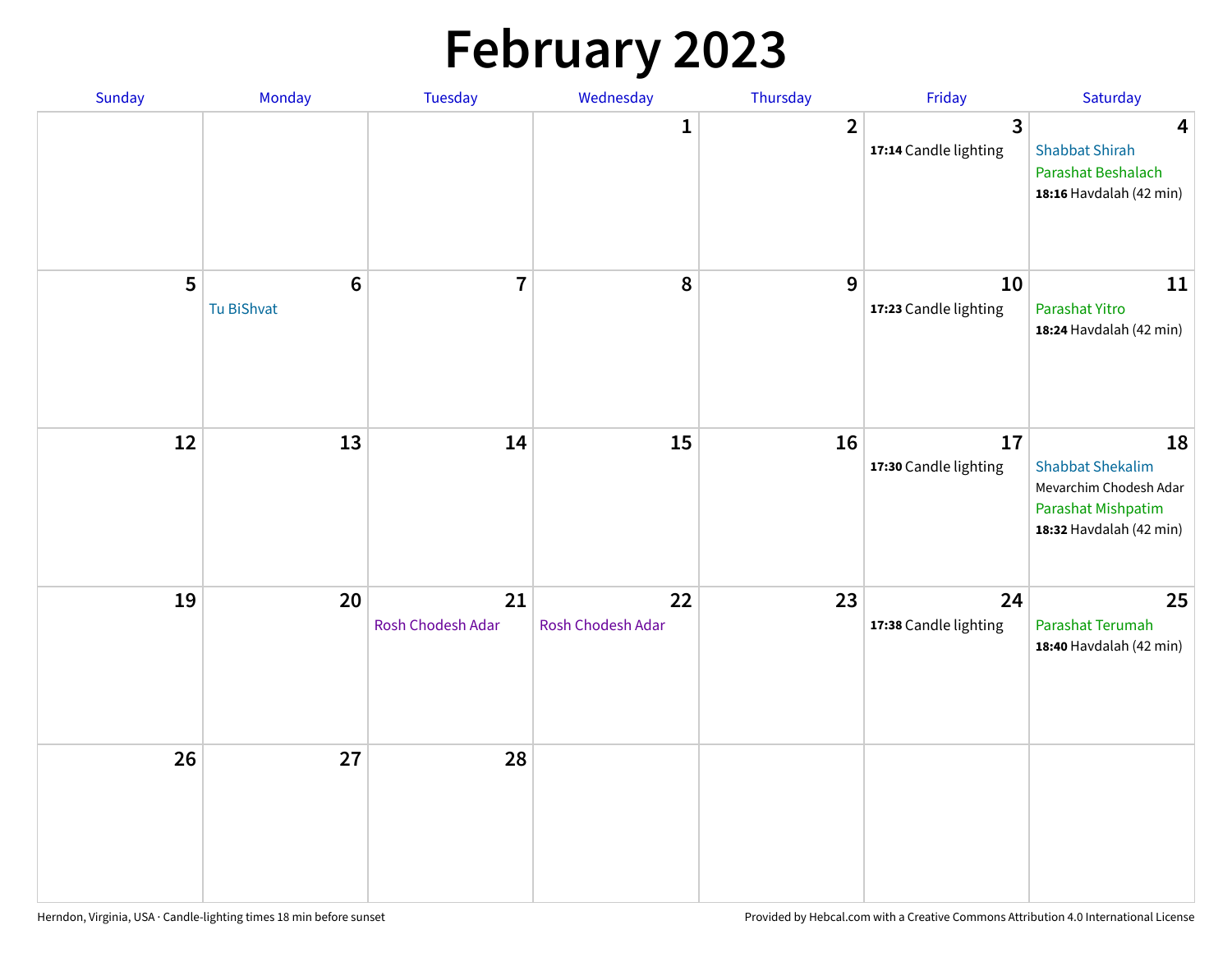## **March 2023**

| Sunday | Monday                                                                                                | Tuesday                 | Wednesday                 | Thursday                 | Friday                      | Saturday                                                                                                          |
|--------|-------------------------------------------------------------------------------------------------------|-------------------------|---------------------------|--------------------------|-----------------------------|-------------------------------------------------------------------------------------------------------------------|
|        |                                                                                                       |                         | 1                         | $\overline{2}$           | 3<br>17:46 Candle lighting  | $\overline{\mathbf{4}}$<br><b>Shabbat Zachor</b><br>Parashat Tetzaveh<br>18:47 Havdalah (42 min)                  |
| 5      | $6\phantom{1}6$<br>05:16 Fast begins<br><b>Ta'anit Esther</b><br>18:40 Fast ends<br><b>Erev Purim</b> | $\overline{7}$<br>Purim | 8<br><b>Shushan Purim</b> | 9                        | 10<br>17:53 Candle lighting | 11<br><b>Shabbat Parah</b><br>Parashat Ki Tisa<br>18:54 Havdalah (42 min)                                         |
| 12     | 13                                                                                                    | 14                      | 15                        | 16                       | 17<br>19:00 Candle lighting | 18<br><b>Shabbat HaChodesh</b><br>Mevarchim Chodesh Nisan<br>Parashat Vayakhel-Pekudei<br>20:01 Havdalah (42 min) |
| 19     | 20                                                                                                    | 21                      | 22                        | 23<br>Rosh Chodesh Nisan | 24<br>19:07 Candle lighting | 25<br>Parashat Vayikra<br>20:08 Havdalah (42 min)                                                                 |
| 26     | 27                                                                                                    | 28                      | 29                        | 30                       | 31<br>19:14 Candle lighting |                                                                                                                   |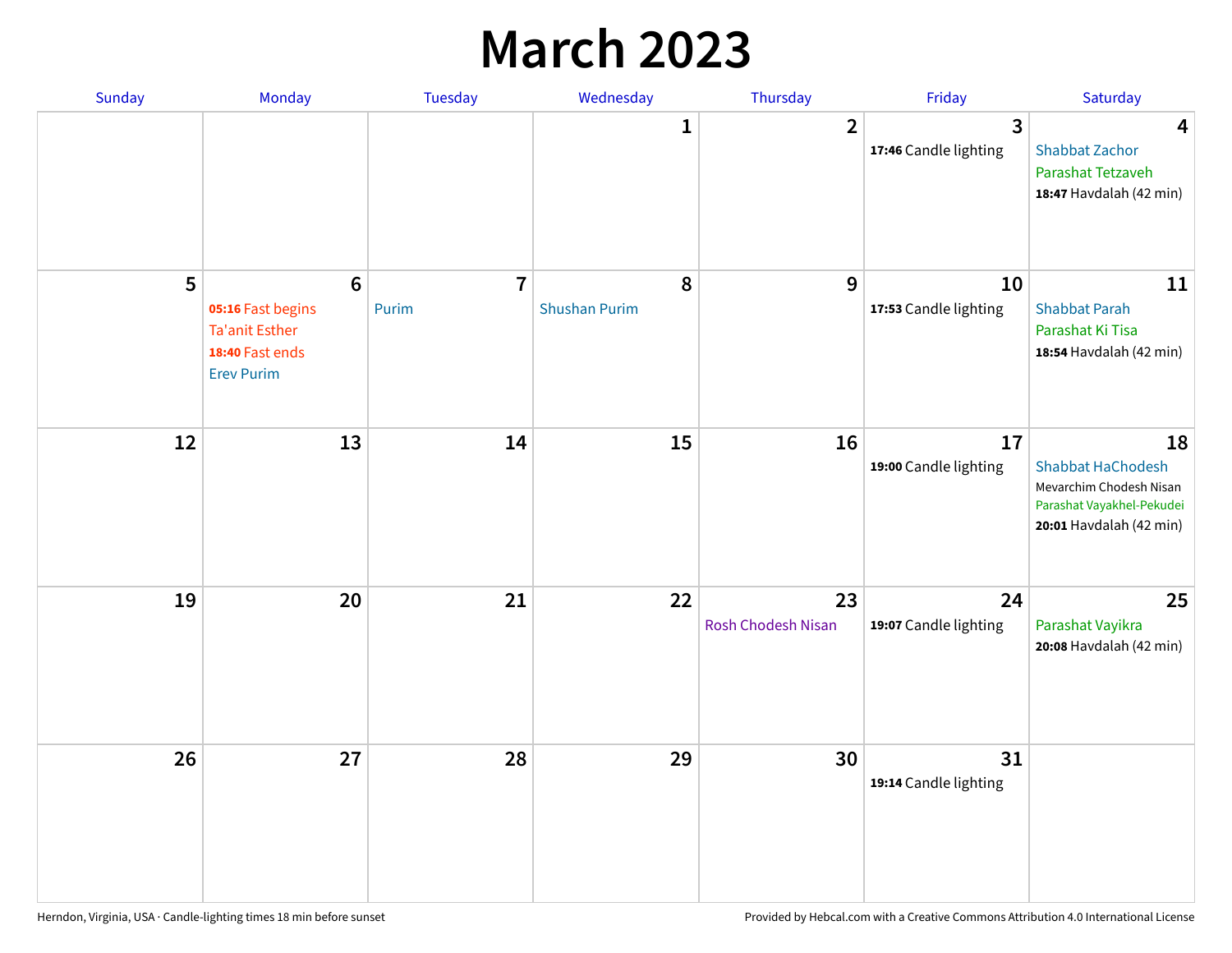# **April 2023**

| Sunday           | <b>Monday</b>   | <b>Tuesday</b>                            | Wednesday                                                                                   | Thursday                                      | Friday                                            | Saturday                                                                                       |
|------------------|-----------------|-------------------------------------------|---------------------------------------------------------------------------------------------|-----------------------------------------------|---------------------------------------------------|------------------------------------------------------------------------------------------------|
|                  |                 |                                           |                                                                                             |                                               |                                                   | 1<br><b>Shabbat HaGadol</b><br>Yom HaAliyah<br><b>Parashat Tzav</b><br>20:15 Havdalah (42 min) |
| $\overline{2}$   | 3               | $\overline{\mathbf{4}}$                   | 5                                                                                           | $6\phantom{1}6$                               | $\overline{7}$                                    | 8                                                                                              |
|                  |                 |                                           | 05:27 Fast begins<br><b>Ta'anit Bechorot</b><br><b>Erev Pesach</b><br>19:18 Candle lighting | <b>Pesach I</b><br>20:20 Candle lighting      | <b>Pesach II</b><br>19:20 Candle lighting         | Pesach III (CH"M)<br>20:22 Havdalah (42 min)                                                   |
| 9                | 10              | 11                                        | 12                                                                                          | 13                                            | 14                                                | 15                                                                                             |
| Pesach IV (CH"M) | Pesach V (CH"M) | Pesach VI (CH"M)<br>19:24 Candle lighting | <b>Pesach VII</b><br>20:26 Candle lighting                                                  | <b>Pesach VIII</b><br>20:27 Havdalah (42 min) | 19:27 Candle lighting                             | Mevarchim Chodesh Iyyar<br>Parashat Shmini<br>20:29 Havdalah (42 min)                          |
| 16               | 17              | 18<br>Yom HaShoah                         | 19                                                                                          | 20                                            | 21<br>Rosh Chodesh Iyyar<br>19:34 Candle lighting | 22<br>Rosh Chodesh Iyyar<br>Parashat Tazria-Metzora<br>20:35 Havdalah (42 min)                 |
| 23               | 24              | 25<br>Yom HaZikaron                       | 26<br>Yom HaAtzma'ut                                                                        | 27                                            | 28<br>19:41 Candle lighting                       | 29<br>Parashat Achrei Mot-Kedoshim<br>20:42 Havdalah (42 min)                                  |
| 30               |                 |                                           |                                                                                             |                                               |                                                   |                                                                                                |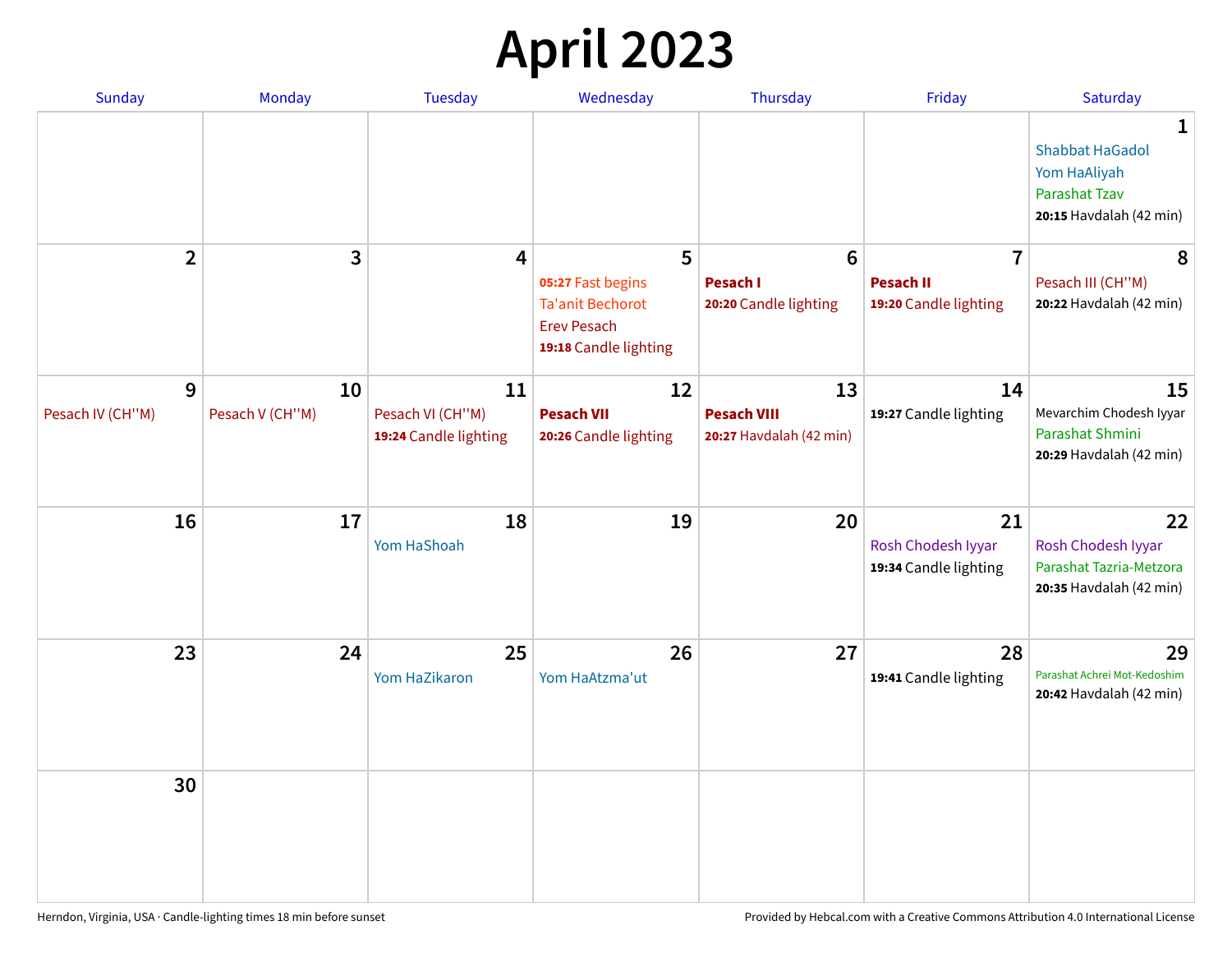#### **May 2023**

| Sunday                          | Monday       | Tuesday                        | Wednesday | Thursday                                           | Friday                                          | Saturday                                                                      |
|---------------------------------|--------------|--------------------------------|-----------|----------------------------------------------------|-------------------------------------------------|-------------------------------------------------------------------------------|
|                                 | $\mathbf{1}$ | $\overline{2}$                 | 3         | 4                                                  | 5<br>Pesach Sheni<br>19:47 Candle lighting      | $6\phantom{1}6$<br><b>Parashat Emor</b><br>20:49 Havdalah (42 min)            |
| $\overline{7}$                  | 8            | $\boldsymbol{9}$<br>Lag BaOmer | 10        | 11                                                 | 12<br>19:54 Candle lighting                     | 13<br>Parashat Behar-Bechukotai<br>20:55 Havdalah (42 min)                    |
| 14                              | 15           | 16                             | 17        | 18                                                 | 19<br>Yom Yerushalayim<br>20:00 Candle lighting | 20<br>Mevarchim Chodesh Sivan<br>Parashat Bamidbar<br>21:02 Havdalah (42 min) |
| 21<br><b>Rosh Chodesh Sivan</b> | 22           | 23                             | 24        | 25<br><b>Erev Shavuot</b><br>20:05 Candle lighting | 26<br><b>Shavuot I</b><br>20:06 Candle lighting | 27<br><b>Shavuot II</b><br>21:07 Havdalah (42 min)                            |
| 28                              | 29           | 30                             | 31        |                                                    |                                                 |                                                                               |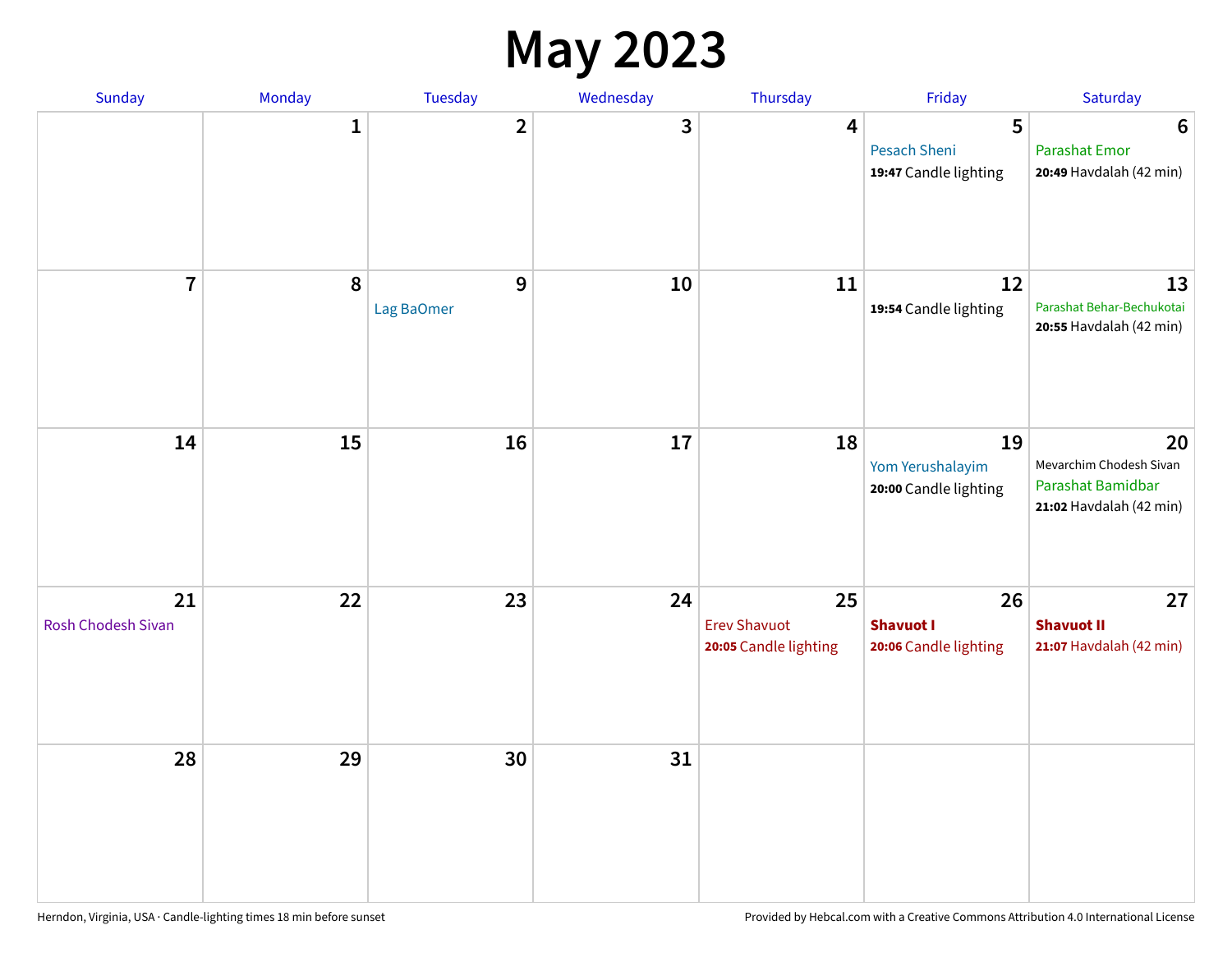#### **June 2023**

| Sunday | Monday                   | Tuesday                         | Wednesday               | Thursday | Friday                                  | Saturday                                                                     |
|--------|--------------------------|---------------------------------|-------------------------|----------|-----------------------------------------|------------------------------------------------------------------------------|
|        |                          |                                 |                         | 1        | $\overline{2}$<br>20:11 Candle lighting | 3<br><b>Parashat Nasso</b><br>21:13 Havdalah (42 min)                        |
| 4      | 5                        | $6\phantom{1}6$                 | $\overline{\mathbf{7}}$ | 8        | 9<br>20:16 Candle lighting              | 10<br>Parashat Beha'alotcha<br>21:17 Havdalah (42 min)                       |
| $11\,$ | 12                       | 13                              | 14                      | 15       | 16<br>20:19 Candle lighting             | 17<br>Mevarchim Chodesh Tamuz<br>Parashat Sh'lach<br>21:19 Havdalah (42 min) |
| 18     | 19<br>Rosh Chodesh Tamuz | 20<br><b>Rosh Chodesh Tamuz</b> | 21                      | 22       | 23<br>20:20 Candle lighting             | 24<br>Parashat Korach<br>21:21 Havdalah (42 min)                             |
| 25     | 26                       | 27                              | 28                      | 29       | 30<br>20:21 Candle lighting             |                                                                              |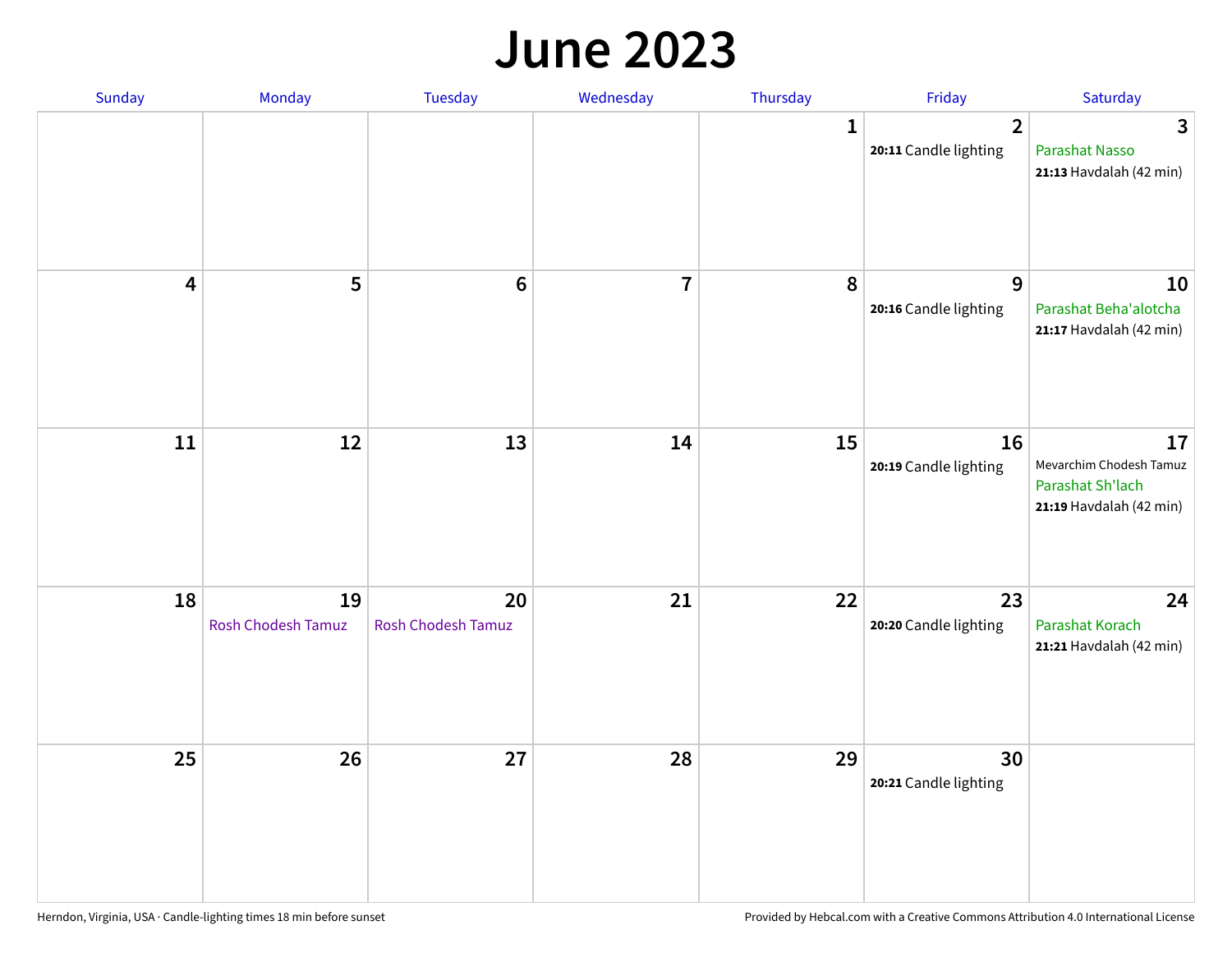## **July 2023**

| Sunday         | Monday       | <b>Tuesday</b> | Wednesday                                   | Thursday                                                            | Friday                                  | Saturday                                                                          |
|----------------|--------------|----------------|---------------------------------------------|---------------------------------------------------------------------|-----------------------------------------|-----------------------------------------------------------------------------------|
|                |              |                |                                             |                                                                     |                                         | 1<br>Parashat Chukat-Balak<br>21:21 Havdalah (42 min)                             |
| $\overline{2}$ | $\mathbf{3}$ | 4              | 5                                           | $6\,$<br>04:08 Fast begins<br><b>Tzom Tammuz</b><br>21:17 Fast ends | $\overline{7}$<br>20:19 Candle lighting | 8<br><b>Parashat Pinchas</b><br>21:20 Havdalah (42 min)                           |
| 9              | 10           | 11             | 12                                          | 13                                                                  | 14<br>20:17 Candle lighting             | 15<br>Mevarchim Chodesh Av<br>Parashat Matot-Masei<br>21:17 Havdalah (42 min)     |
| 16             | 17           | 18             | 19<br>Rosh Chodesh Av                       | 20                                                                  | 21<br>20:12 Candle lighting             | 22<br><b>Shabbat Chazon</b><br><b>Parashat Devarim</b><br>21:12 Havdalah (42 min) |
| 23             | 24           | 25             | 26<br>20:27 Fast begins<br>Erev Tish'a B'Av | 27<br>Tish'a B'Av<br>21:02 Fast ends                                | 28<br>20:06 Candle lighting             | 29<br><b>Shabbat Nachamu</b><br>Parashat Vaetchanan<br>21:06 Havdalah (42 min)    |
| 30             | 31           |                |                                             |                                                                     |                                         |                                                                                   |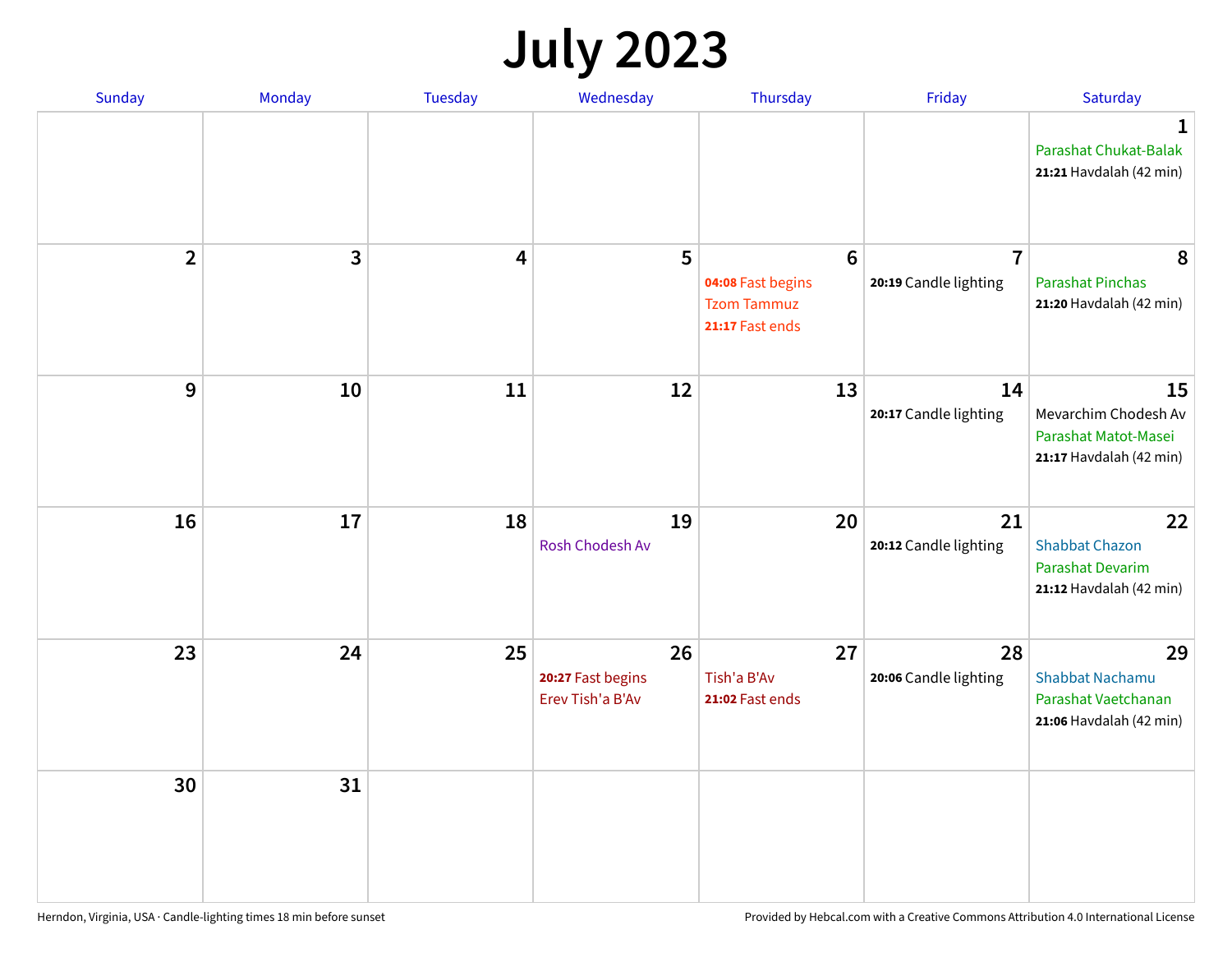# **August 2023**

| Sunday           | Monday         | Tuesday      | Wednesday               | Thursday                | Friday                                                                            | Saturday                                                                  |
|------------------|----------------|--------------|-------------------------|-------------------------|-----------------------------------------------------------------------------------|---------------------------------------------------------------------------|
|                  |                | $\mathbf{1}$ | $\mathbf{2}$<br>Tu B'Av | $\mathbf{3}$            | 4<br>19:59 Candle lighting                                                        | 5<br><b>Parashat Eikev</b><br>20:59 Havdalah (42 min)                     |
| $\boldsymbol{6}$ | $\overline{7}$ | 8            | 9                       | 10                      | 11<br>19:51 Candle lighting                                                       | 12<br>Mevarchim Chodesh Elul<br>Parashat Re'eh<br>20:50 Havdalah (42 min) |
| 13               | 14             | 15           | 16                      | 17<br>Rosh Chodesh Elul | 18<br>Rosh Hashana LaBehemot<br><b>Rosh Chodesh Elul</b><br>19:42 Candle lighting | 19<br><b>Parashat Shoftim</b><br>20:41 Havdalah (42 min)                  |
| 20               | 21             | 22           | 23                      | 24                      | 25<br>19:32 Candle lighting                                                       | 26<br>Parashat Ki Teitzei<br>20:31 Havdalah (42 min)                      |
| 27               | 28             | 29           | 30                      | 31                      |                                                                                   |                                                                           |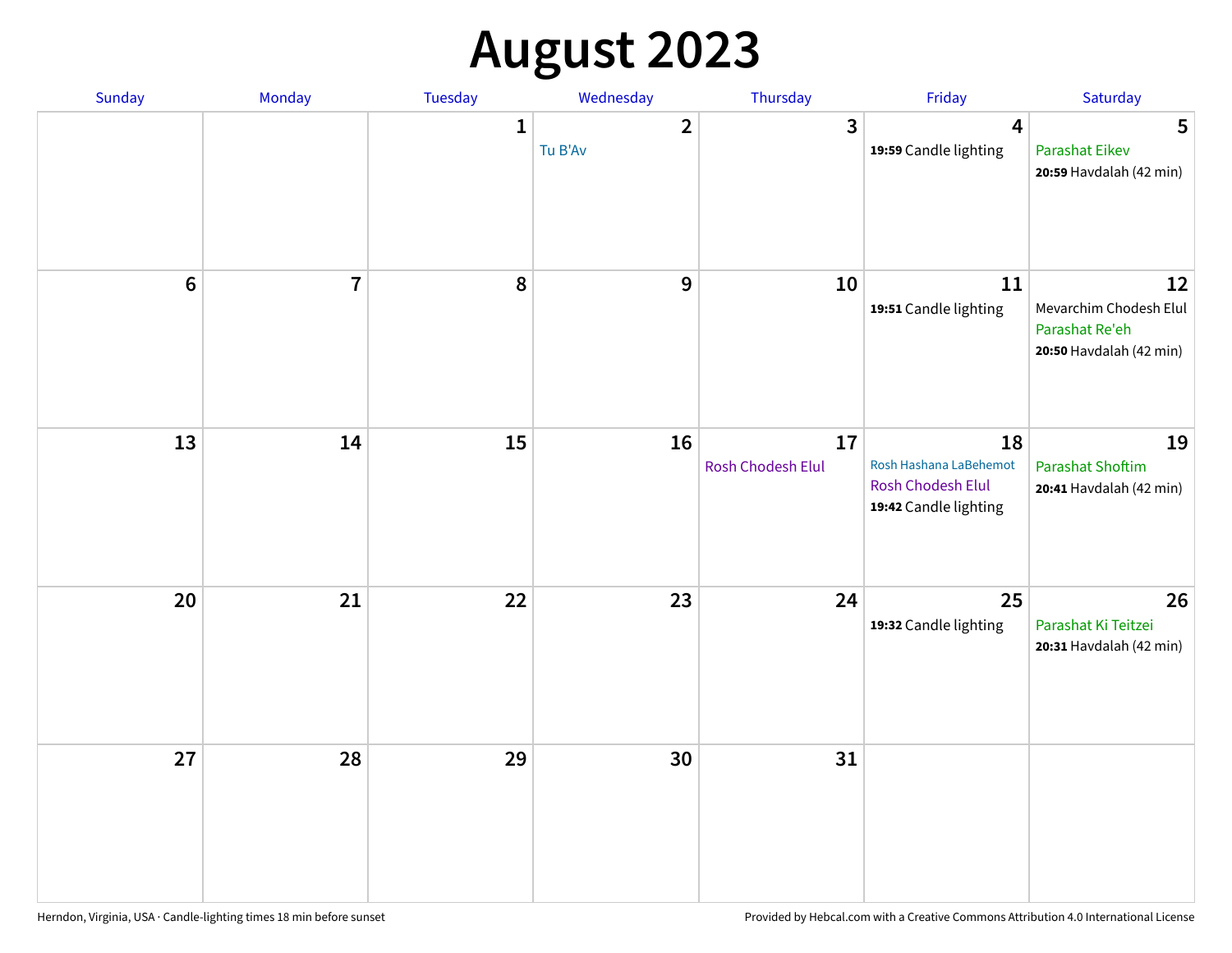# **September 2023**

| Sunday                                                  | Monday                                                             | <b>Tuesday</b> | Wednesday       | Thursday       | Friday                                            | Saturday                                                                     |
|---------------------------------------------------------|--------------------------------------------------------------------|----------------|-----------------|----------------|---------------------------------------------------|------------------------------------------------------------------------------|
|                                                         |                                                                    |                |                 |                | 1<br>19:22 Candle lighting                        | $\overline{2}$<br>Parashat Ki Tavo<br>20:21 Havdalah (42 min)                |
| 3                                                       | 4                                                                  | 5              | $6\phantom{1}6$ | $\overline{7}$ | 8<br>19:11 Candle lighting                        | 9<br>Leil Selichot<br>Parashat Nitzavim-Vayeilech<br>20:10 Havdalah (42 min) |
| 10                                                      | 11                                                                 | 12             | 13              | 14             | 15<br>Erev Rosh Hashana<br>19:00 Candle lighting  | 16<br>Rosh Hashana 5784<br>19:59 Candle lighting                             |
| 17<br><b>Rosh Hashana II</b><br>19:57 Havdalah (42 min) | 18<br>05:34 Fast begins<br><b>Tzom Gedaliah</b><br>19:46 Fast ends | 19             | 20              | 21             | 22<br>18:48 Candle lighting                       | 23<br><b>Shabbat Shuva</b><br>Parashat Ha'Azinu<br>19:47 Havdalah (42 min)   |
| 24<br><b>Erev Yom Kippur</b><br>18:45 Candle lighting   | 25<br><b>Yom Kippur</b><br>19:44 Havdalah (42 min)                 | 26             | 27              | 28             | 29<br><b>Erev Sukkot</b><br>18:37 Candle lighting | 30<br>Sukkot I<br>19:36 Candle lighting                                      |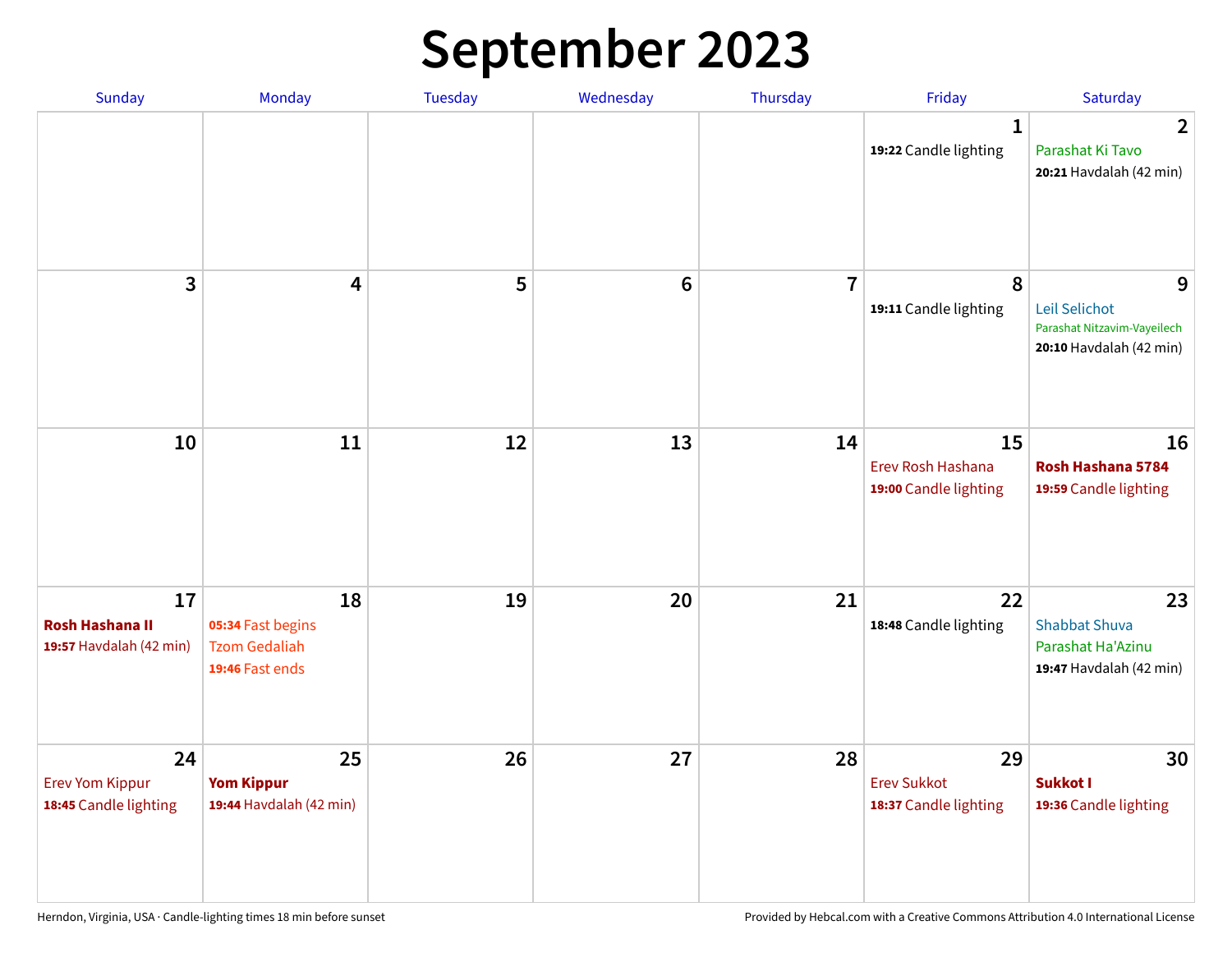## **October 2023**

| Sunday                                               | Monday                              | <b>Tuesday</b>        | Wednesday            | Thursday              | Friday                                                  | Saturday                                                                                |
|------------------------------------------------------|-------------------------------------|-----------------------|----------------------|-----------------------|---------------------------------------------------------|-----------------------------------------------------------------------------------------|
| 1<br><b>Sukkot II</b><br>19:35 Havdalah (42 min)     | $\overline{2}$<br>Sukkot III (CH"M) | 3<br>Sukkot IV (CH"M) | 4<br>Sukkot V (CH"M) | 5<br>Sukkot VI (CH"M) | 6<br>Sukkot VII (Hoshana Raba)<br>18:26 Candle lighting | 7<br><b>Shmini Atzeret</b><br>19:25 Candle lighting                                     |
| 8<br><b>Simchat Torah</b><br>19:24 Havdalah (42 min) | 9                                   | 10                    | 11                   | 12                    | 13<br>18:16 Candle lighting                             | 14<br>Mevarchim Chodesh Cheshvan<br><b>Parashat Bereshit</b><br>19:15 Havdalah (42 min) |
| 15<br>Rosh Chodesh Cheshvan                          | 16<br>Rosh Chodesh Cheshvan         | 17                    | 18                   | 19                    | 20<br>18:06 Candle lighting                             | 21<br><b>Parashat Noach</b><br>19:05 Havdalah (42 min)                                  |
| 22<br>Yom HaAliyah School Observance                 | 23                                  | 24                    | 25                   | 26                    | 27<br>17:57 Candle lighting                             | 28<br>Parashat Lech-Lecha<br>18:56 Havdalah (42 min)                                    |
| 29                                                   | 30                                  | 31                    |                      |                       |                                                         |                                                                                         |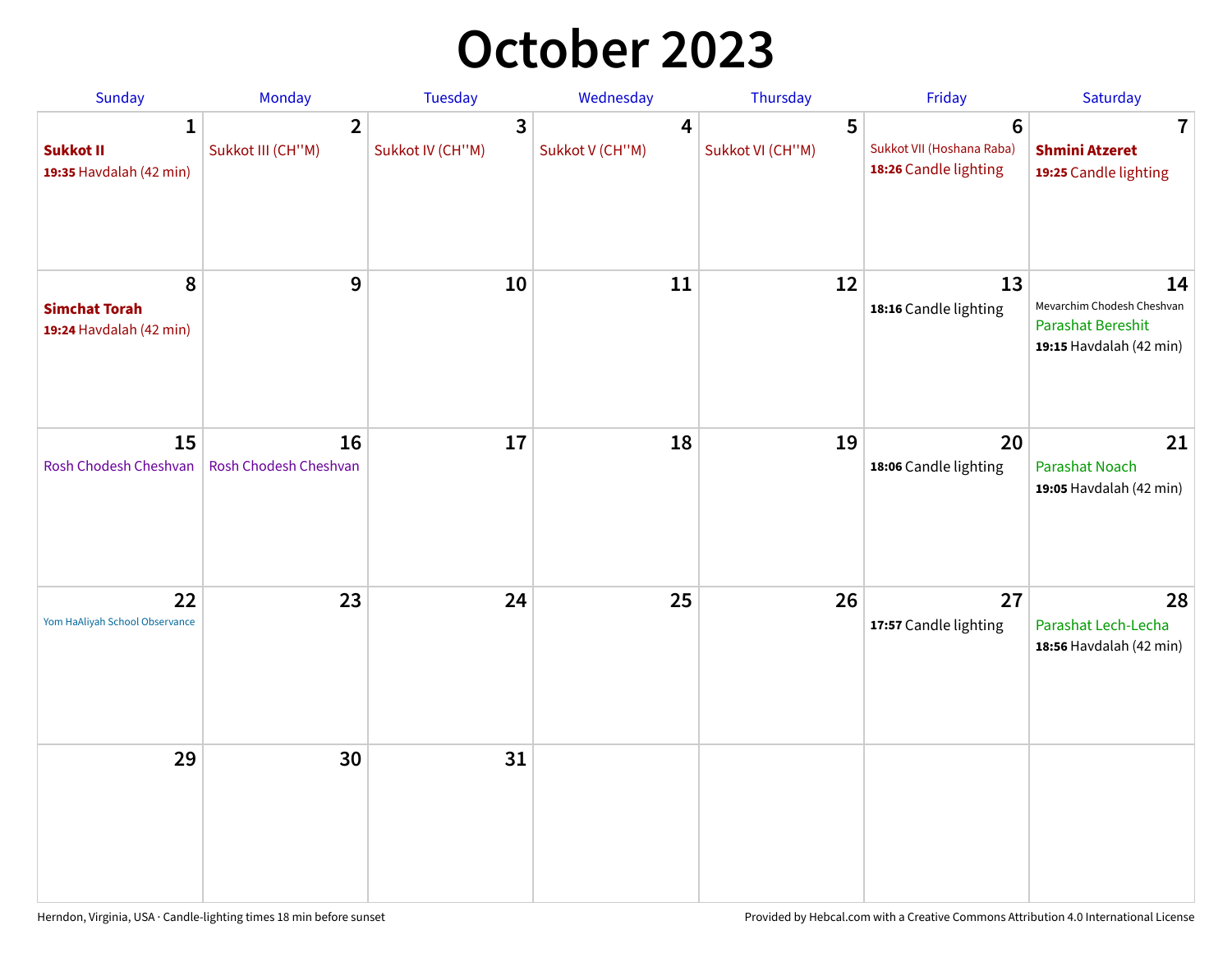#### **November 2023**

| Sunday | Monday          | Tuesday                   | Wednesday | Thursday       | Friday                      | Saturday                                                                          |
|--------|-----------------|---------------------------|-----------|----------------|-----------------------------|-----------------------------------------------------------------------------------|
|        |                 |                           | 1         | $\overline{2}$ | 3<br>17:48 Candle lighting  | $\overline{\mathbf{4}}$<br>Parashat Vayera<br>18:48 Havdalah (42 min)             |
| 5      | $6\phantom{1}6$ | $\overline{7}$            | 8         | 9              | 10<br>16:41 Candle lighting | 11<br>Mevarchim Chodesh Kislev<br>Parashat Chayei Sara<br>17:41 Havdalah (42 min) |
| 12     | 13<br>Sigd      | 14<br>Rosh Chodesh Kislev | 15        | 16             | 17<br>16:36 Candle lighting | 18<br>Parashat Toldot<br>17:36 Havdalah (42 min)                                  |
| 19     | 20              | 21                        | 22        | 23             | 24<br>16:32 Candle lighting | 25<br>Parashat Vayetzei<br>17:32 Havdalah (42 min)                                |
| 26     | 27              | 28                        | 29        | 30             |                             |                                                                                   |